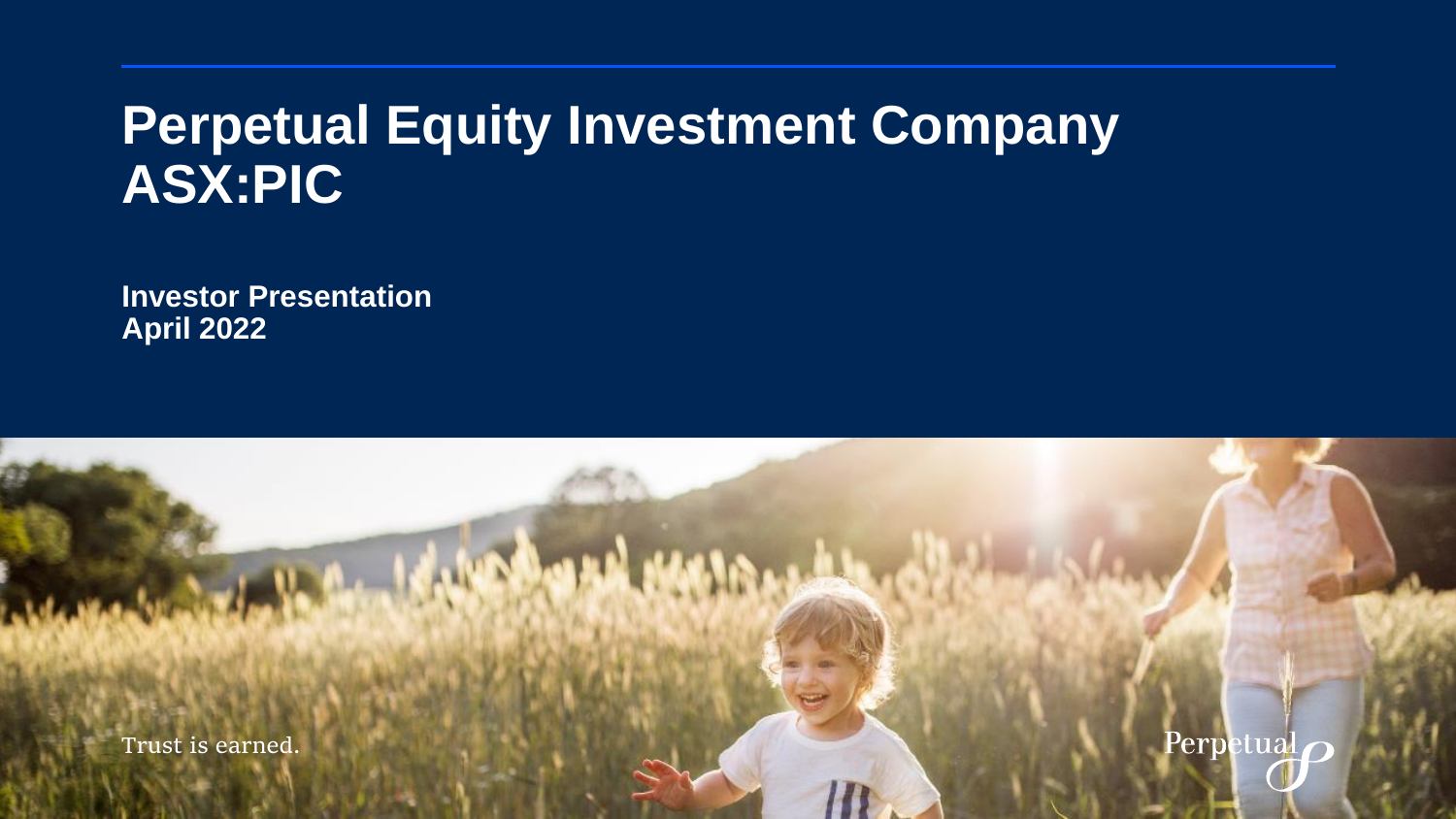### **Important note**

This information was prepared by Perpetual Investment Management Limited (PIML) ABN 18 000 866 535, AFSL 234426. PIML is the Manager for the Perpetual Equity Investment Company Limited (Company) (ASX: PIC) ACN 601 406 419. This presentation is in summary form and is not necessarily complete. It should be read together with other announcements for the Company lodged with the Australian Securities Exchange, which are available at www.asx.com.au.

The presentation is general information only and is not intended to provide you with financial advice or take into account your objectives, taxation situation, financial situation or needs. You should consider, with a financial adviser, whether the information is suitable for your circumstances. To the extent permitted by law, no liability is accepted for any loss or damage as a result of any reliance on this information.

References to securities in this presentation are for illustrative purposes only and are not recommendations, and the securities may or may not be currently held by the Company. Past performance is not indicative of future performance.

This presentation may contain information that is based on projected and/or estimated expectations, assumptions or outcomes. These forward-looking statements are subject to a range of risk factors. The Company and PIML caution against relying on any forward-looking statements, particularly due to uncertainty and volatility in the market and ongoing disruption caused by COVID-19.

While PIML has prepared this information based on its current knowledge and understanding and in good faith, there are risks and uncertainties involved which could cause results to differ from the forward-looking statements. Neither the Company or PIML will be liable for the correctness and/or accuracy of the information, nor any differences between the information provided and actual outcomes, and reserves the right to change its projections or other forward-looking statements from time to time. Neither the Company nor PIML undertake to update any forward-looking statement to reflect events or circumstances after the date of this presentation, subject to disclosure obligations under the applicable law and ASX listing rules.

Neither the Company, PIML nor any company in the Perpetual Group guarantees the performance of, or any return on an investment made in, the Company. Perpetual Group means Perpetual Limited ABN 86 000 431 827 and its subsidiaries.

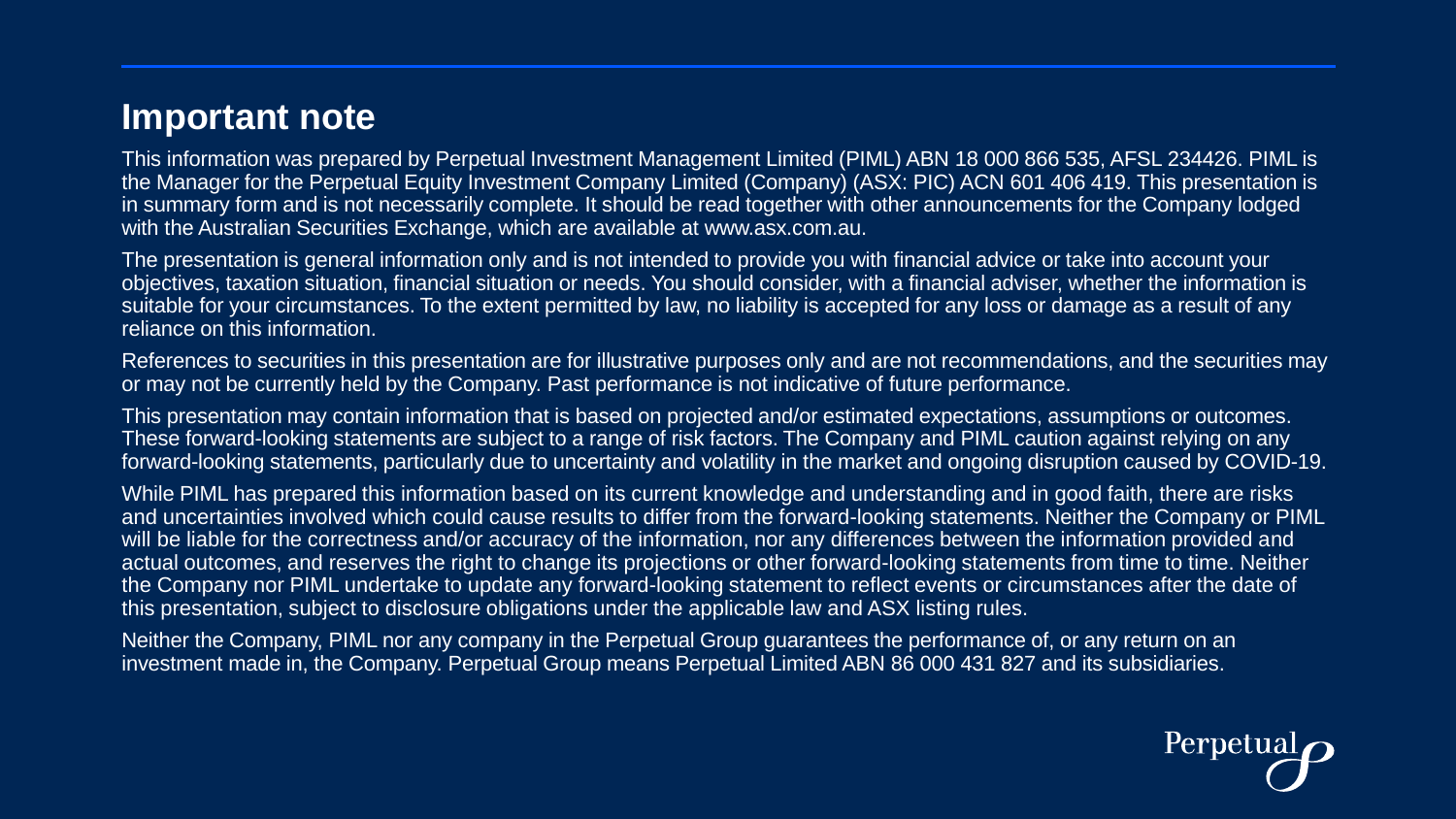# **Perpetual Equity Investment Company Limited (ASX: PIC)**

**Core to our investment philosophy is the focus on value and quality**



#### **Investment Objective**

- Deliver an income stream
- Provide long-term capital growth
- Exceed the S&P/ASX 300 Accumulation Index over minimum 5 year investment periods



**Investment Guidelines** Typically 20 – 40 listed securities

50% - 100% Australian securities 0% - 35% Global securities 0% - 25% Cash



#### **Investment Process**

- **1. Quality Filters**
- Quality business
- Conservative debt
- Sound Management
- Recurring earnings
- **2. Analysts Rank the Stocks**

**3. Portfolio Manager builds the Portfolio** 

Supported by a large and experienced investment team of portfolio managers and analysts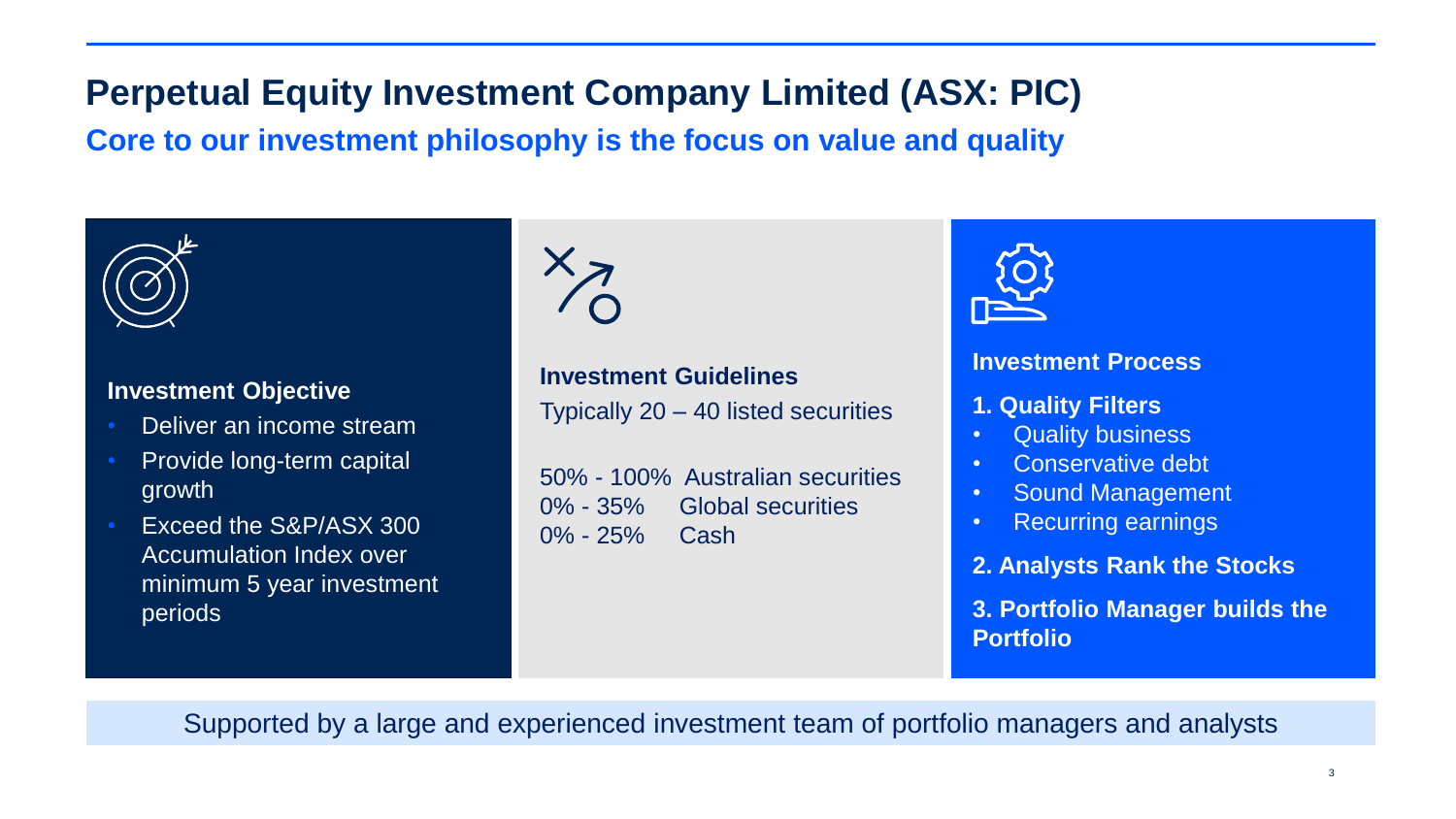## **PIC aims to deliver consistent fully franked income stream**



Source: Perpetual Equity Investment Company Limited (PIC) as at 31 December 2021.

<sup>1</sup> Yield is calculated based on total dividends of 5.6 cents per share and the closing share price of \$1.30 as at 31 December 2021. Grossed up yield takes into account franking credits at a tax rate of 30%.

<sup>2</sup> Profit Reserve of \$108.4 million as at 31 December 2021, equating to 28.9 cents per share. This represents 5.2 years dividend coverage based on a total dividend payment of 5.6 cents per share per annum. This does not take into account the payment of the interim dividend, any changes to share capital or options exercised in the future.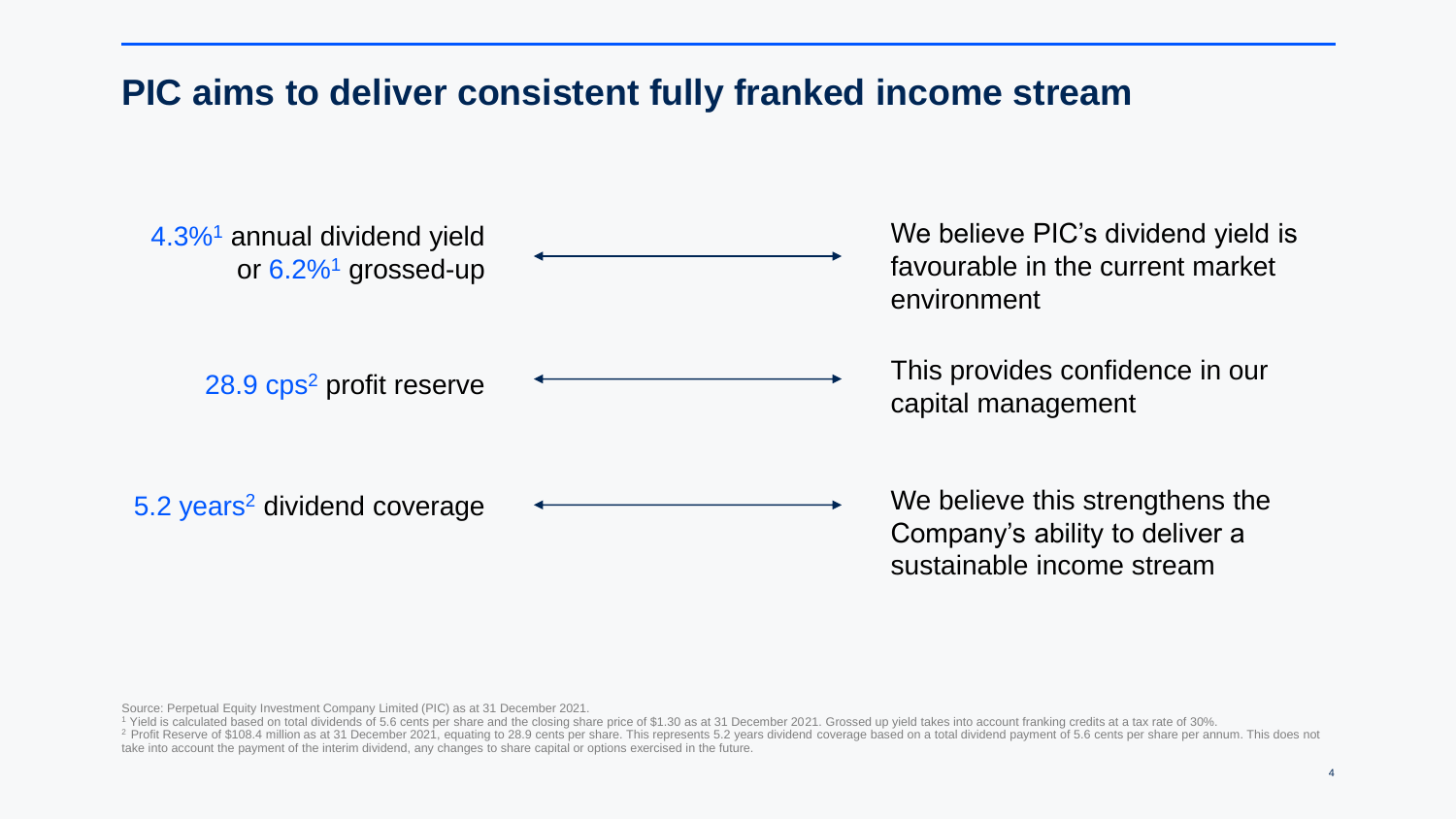## **Investment Performance**

**Delivering long-term capital growth in excess of the benchmark**

| As at 28 February 2022                                                                | 1 month | $3\phantom{a}$<br>months | 6 <sup>°</sup><br>months | 1 year | 2 years<br>p.a. | 3 years<br>p.a. | 5 years<br>p.a. | 7 years<br><b>p.a.</b> | <b>Since</b><br><b>Inception</b><br>p.a. |
|---------------------------------------------------------------------------------------|---------|--------------------------|--------------------------|--------|-----------------|-----------------|-----------------|------------------------|------------------------------------------|
| PIC Investment Portfolio <sup>1</sup><br>Net of fees, expenses and<br>before tax paid | 1.5%    | 4.0%                     | 0.5%                     | 19.2%  | 23.6%           | 16.0%           | 12.6%           | 11.3%                  | 11.2%                                    |
| <b>S&amp;P/ASX 300</b><br><b>Accumulation Index</b>                                   | 2.1%    | $-2.0%$                  | $-4.2%$                  | 10.2%  | 8.6%            | 8.7%            | 8.6%            | 6.9%                   | 8.8%                                     |
| <b>Excess Returns</b>                                                                 | $-0.6%$ | 6.0%                     | 4.7%                     | 8.9%   | 15.0%           | 7.3%            | 3.9%            | 4.3%                   | 2.4%                                     |

Source: Perpetual Equity Investment Company Limited

1Returns have been calculated on the growth of Net Tangible Assets (NTA) after taking into account all operating expenses (including management fees) and assuming reinvestment of dividends and excluding tax paid. Any provi deferred tax on unrealised gains and losses are excluded. Past performance is not indicative of future performance. Inception date is 18 December 2014. Portfolio and Index return may not sum to Excess Return due to roundin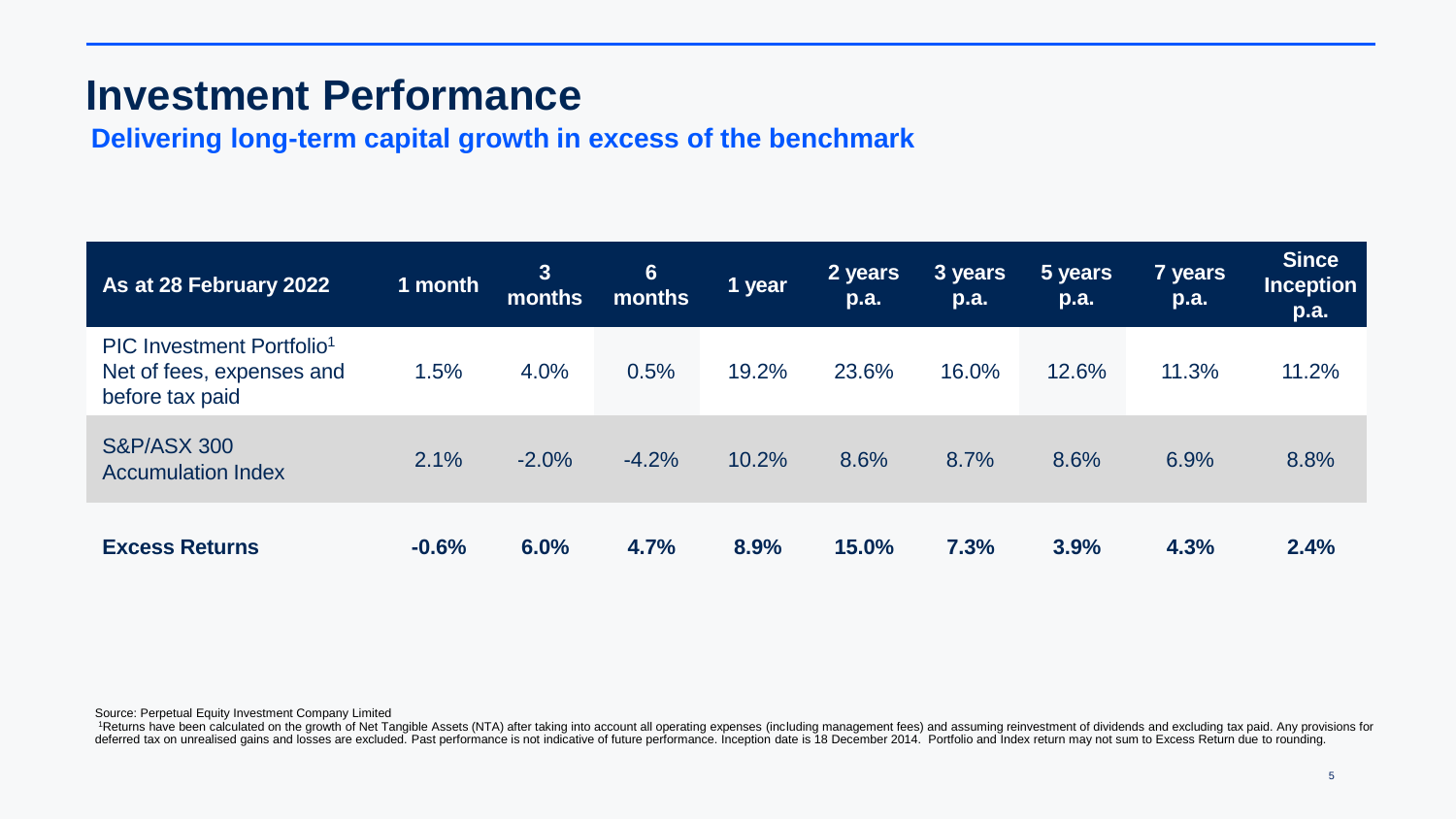## **Is inflation the new normal?**

#### **We share our views below**

#### **Some inflation is transitory:** temporary disruptions to transport and freight

#### **But more and more inflationary pressure looks structural:**

- **1. Fragmentation** of all aspects of business is being influenced by the unpicking of 40 years of harmonisation of perceived rules of engagement
- **2. People's Quantitative Easing (PQE)** is addictive: are governments hooked after seeing how effective the stimulus was?
- **3. Follow-on inflation**: New level of inflation in the last 10 15 years, it ranged between 0% 2% but now the new level is 2% - 4%?
- **4. Geopolitics** has crashed the global economy: rewiring global trade…..again.
- **5. De-carbonisation**, if pursued, will raise the cost of many products. For example, cement and steel
- **6. Inflation expectations and wages**: feedback loop has started…
- **7. The reversal of DuPont ROE:** profit margins, asset efficiency and leverage.

#### **How are we investing in this environment?**

- Energy & metals
- Companies exposed to interest rates: we believe insurance is best compared to expensive banks
- Companies with resilient assets, earnings power or pricing power and good balance sheets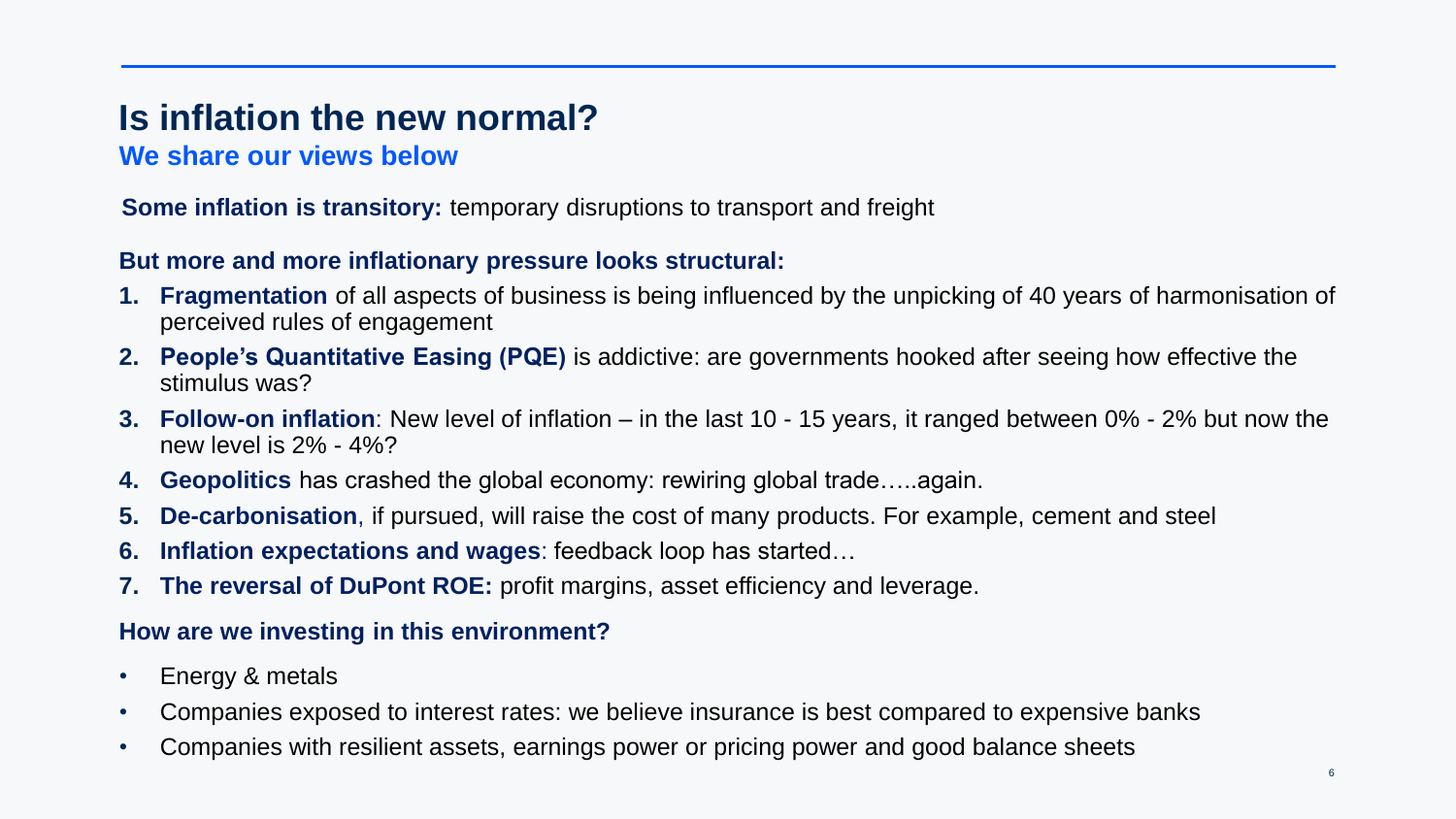## **Stocks in focus**

Energy and resources

- Santos Limited (ASX: STO)
- BHP Group Limited (ASX: BHP)
- Jervois Global Limited (ASX: JRV)

**Insurance** 

- Insurance Australia Group Limited (ASX: IAG)
- Suncorp Group Limited (ASX: SUN)

#### **Global**

- Ferguson Plc (LON: FERG)
- De'Longhi SPA (MIL: DLG)

#### **Allocation of investments**^ 92.4% of capital invested in securities



■ Australian Securities ■ Cash ■ Global Securities